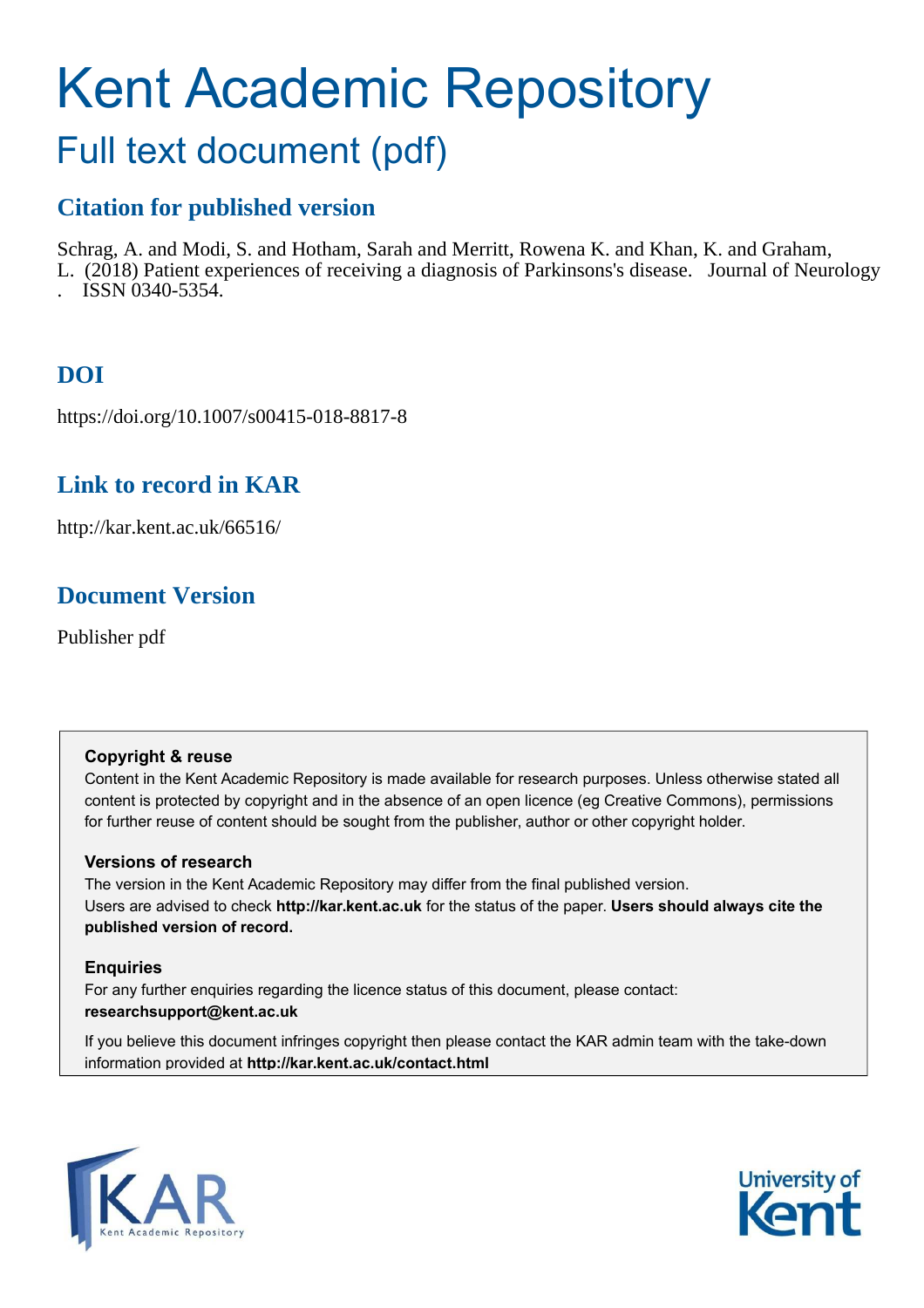#### **ORIGINAL COMMUNICATION**



### **Patient experiences of receiving a diagnosis of Parkinson's disease**

A.Schrag<sup>1</sup>® [·](http://orcid.org/0000-0003-3836-2827) S. Modi<sup>1</sup> · S. Hotham<sup>2</sup> · R. Merritt<sup>2</sup> · K. Khan<sup>1</sup>® · L. Graham<sup>3</sup> · A on behalf of the European Parkinson's **Disease Association**

Received: 14 November 2017 / Revised: 26 February 2018 / Accepted: 28 February 2018 © The Author(s) 2018

#### **Abstract**

**Objective** To report patients' own experiences of receiving a diagnosis of Parkinson's disease (PD) and to identify factors influencing this experience.

**Methods** A survey by the European Parkinson's Disease Association in 11 European countries.

**Results** 1775 patients with an average age of 69.7 years participated of whom 54% were male. Those living in rural areas reported having waited longer to seek medical help ( $p < 0.05$ ). A possible diagnosis of PD was made at the first appointment in a third of respondents. When the diagnosis was made, only 50% reported that the diagnosis was communicated sensitively. 38% of patients reported having been given enough time to ask questions and discuss concerns, but 29% did not. 98% of participants reported having been given information about PD at the time of diagnosis but 36% did not ind the information given helpful. Patient satisfaction with the diagnostic consultation was positively associated with more sensitive delivery of diagnosis, the helpfulness and quantity of the information provided and time to ask questions (all  $p < 0.001$ ). Where diagnosis was given by a specialist, participants reported greater perceived satisfaction with the diagnostic consultation, greater sensitivity of communicating the diagnosis, time to ask questions, provision and helpfulness of information, and earlier medication prescription (all  $p < 0.0001$ ).

**Conclusions** There is a need to improve how the diagnosis of PD is communicated to patients, the opportunity to ask questions soon after diagnosis, and the amount, timing and quality of life information provided, as this is associated with greater satisfaction with the diagnostic process.

**Keywords** Parkinson's disease · Patient-reported outcome · Diagnosis · Communication · Experience

#### **Introduction**

<span id="page-1-0"></span>The experience of receiving a diagnosis of Parkinson's disease (PD) has been reported to have a significant impact on patients' quality of life even many years after the initial

**Electronic supplementary material** The online version of this article (https://doi.org/10.1007/s00415-018-8817-8) contains supplementary material, which is available to authorized users.

- 1 Department of Clinical Neurosciences, UCL Institute of Neurology, Royal Free Campus, University College London, London NW3 2PF, UK
- 2 Centre for Health Services Studies, University of Kent, Canterbury, UK
- 3 European Parkinson's Disease Association, Brussels, Belgium

diagnosis [[1\]](#page-5-0). Several aspects of the diagnostic process, including time to diagnosis, the referral process, how it is reached, the way it is communicated, the information provided and explained, the follow-up actions planned and the treatments started are all likely to be factors that can influence the impact of the diagnosis  $[2]$  $[2]$ . However, how the diagnostic process is experienced from the patient's point of view and which factors inluence their experience of the diagnostic process have received little attention. To improve the experience of receiving a diagnosis of PD and to mitigate its long-term impact, it is important to understand how patients experience this process and what aspects are of relevance from their point of view. This information will allow health care professionals involved in the diagnostic process improve the experience and impact of this diagnosis for patients.

 $\boxtimes$  A. Schrag a.schrag@ucl.ac.uk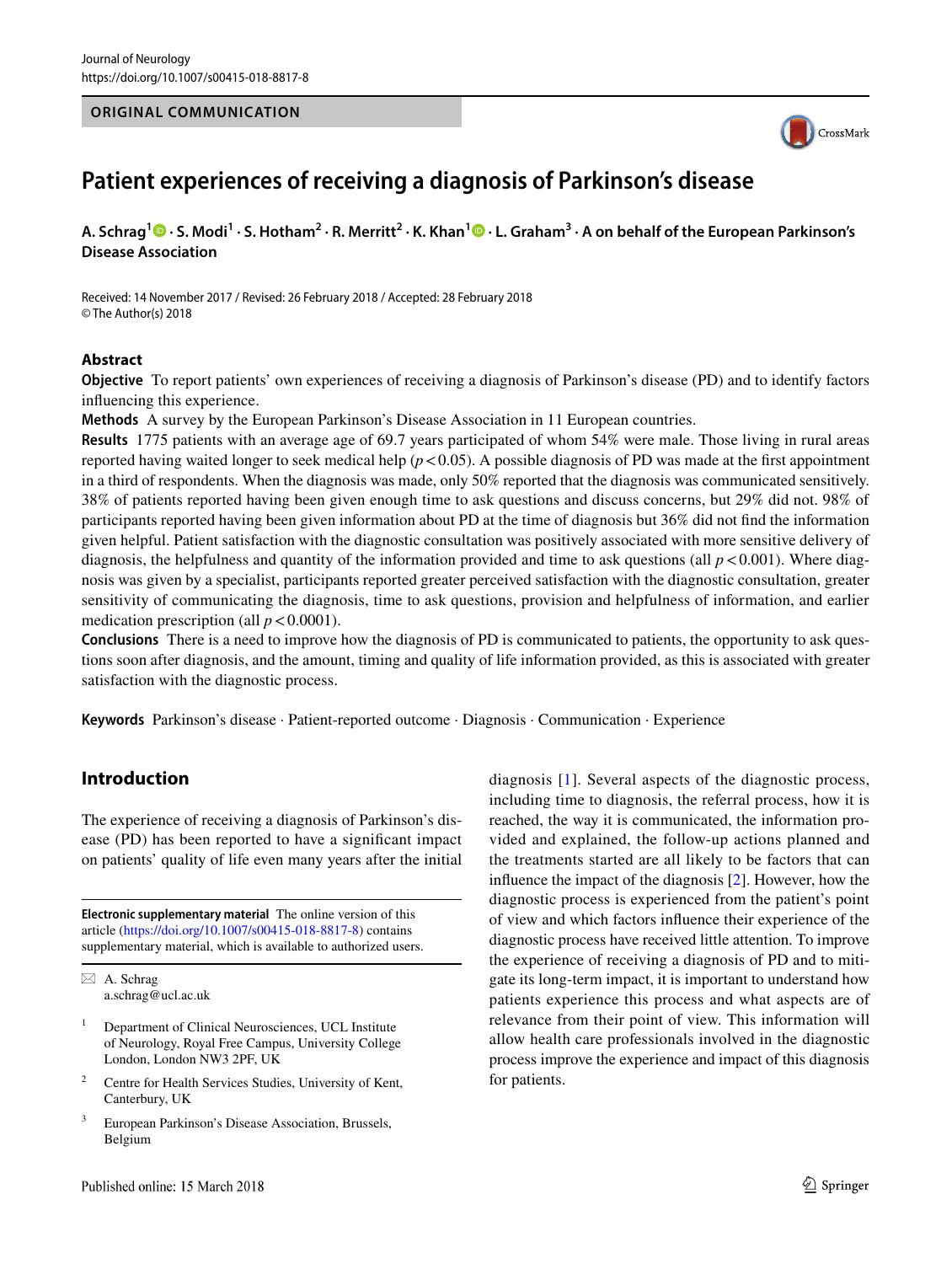<span id="page-2-0"></span>We here report the results of a large survey in people with PD from 11 European countries on their subjective experiences of receiving a diagnosis of PD.

#### **Methods**

Between 1st November 2014 and 12th January 2015, the European Parkinson's Disease Association (EPDA) conducted a survey in patients with PD through its national patient organisations from 11 countries (Germany, France, Holland, Sweden, UK, Ireland, Slovenia, Spain, Italy, Hungary, and Denmark). Participants completed a self-reported online survey (except in Slovenia where, due to low internet access, hard copies of the survey were distributed via the national Parkinson's Association). This included questions on demographics, disease duration and initial symptoms, on experiences of initial diagnosis and what healthcare professional made the diagnosis, how sensitively the diagnosis was given, opportunity to ask questions, information provided in the consultation, medication prescribed and on satisfaction with the diagnostic consultation (see Supplementary Material).

#### **Data analysis**

**Table 1** Characteristics of participants in the EPDA

 $(N=1775)$ 

Descriptive results are presented as total numbers and percentages and mean with standard deviation (SD) or median (range), if not normally distributed. Correlations were examined using Spearman rank correlations and frequencies compared using Chi-square tests. Groups were compared using Mann–Whitney *U* test and Kruskal–Wallis *H* Journal of Neurology

tests. Significance level was set at 5%. All analyses were conducted using SPSS (versions 21 and 24).

#### **Results**

1775 patients completed the survey. Participant characteristics are given in Table [1](#page-1-0). Average age was 69.7 (SD 56.3) years with a median disease duration of  $7$  ( $< 1$  to 42) years and 54% were male.

#### **Lead‑up to diagnosis**

29% of participants reported having waited for 12 months or more after irst noticing symptoms before seeking medical help, 21% 6–12 months, 17% 3–6 months, 24% less than 3 months and 9% could not remember how long they had waited. Those living in rural areas reported having waited longer to seek medical help than those living in a city or town  $(p=0.007)$  with no differences in gender, age and countries, except Slovenia where patients waited longer  $(p=0.003$  compared to the UK).

#### **Experience of diagnostic consultation**

A possible diagnosis of PD was made at the irst appointment in a third of respondents of the overall sample with the majority requiring additional appointments (Fig. [1](#page-2-0)). Eight percent were told they had a diferent diagnosis and 7% that nothing was wrong during their first appointment with a healthcare professional. Similar responses were reported in those diagnosed aged 50 years or younger and those older than 50 years at diagnosis, and in those who were diagnosed by a specialist or general neurologist (Supplementary

|                                  | Mean $(SD)$ | Median (range)     | Country                | Number $[n (\%)]$ |
|----------------------------------|-------------|--------------------|------------------------|-------------------|
| Male $[n \left( % \right)]$      | 958 (54)    |                    |                        |                   |
| Age of onset                     | 58.5 (10.0) | 59.0 (65.0; 25–90) | UK.                    | 110(6.3)          |
| Years since diagnosis            | 8.2(6.1)    | $7.0(41.0; 1-42)$  | Holland                | 175(10.1)         |
| Years since symptom onset $(\%)$ |             |                    | Denmark                | 146(8.4)          |
| $<$ 1 year                       | 9.4         |                    | France                 | 47(2.7)           |
| $1-2$ years                      | 8.8         |                    | Hungary                | 66 (3.8)          |
| $2-3$ years                      | 11.9        |                    | Germany                | 84 (4.8)          |
| $3-5$ years                      | 17.0        |                    | Spain                  | 64(3.7)           |
| $5-10$ years                     | 29.7        |                    | Slovenia               | 90(5.2)           |
| $> 10$ years                     | 23.3        |                    | Italy                  | 151(8.7)          |
| Employed $[n (\%)]$              | 333 (18.8%) |                    | Sweden                 | 806 (46.3)        |
|                                  |             |                    | Environment [ $n$ (%)] |                   |
|                                  |             |                    | Rural                  | 343 (19.4)        |
|                                  |             |                    | Town                   | 655 (37.0)        |
|                                  |             |                    | City                   | 774 (43.7)        |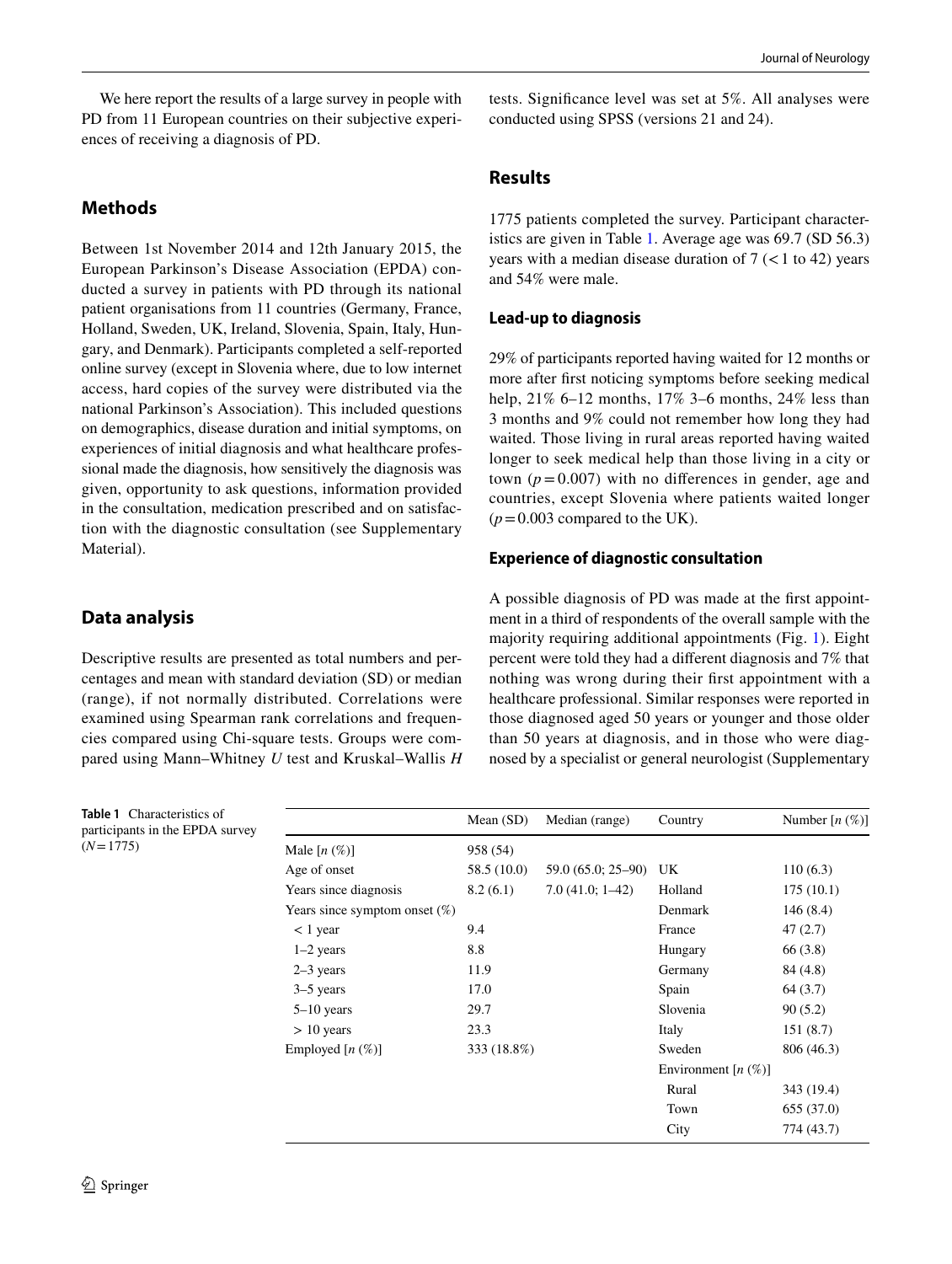<span id="page-3-0"></span>



<span id="page-3-1"></span>Material Fig. 1). The highest numbers reporting being given a possible diagnosis of PD at the irst appointment were in Hungary (48%), Holland (42%), Sweden (40%) and Denmark (38%; Fig. 2 Supplementary Material).

The diagnosis of PD was given most commonly by a neurologist, with (52%) and without specialist interest in PD (34%, see Supplementary Material Fig. 3 for country by country). 57% of the overall sample reported having had a brain scan at the time of diagnosis. Higher rates of brain scans at the time of diagnosis were reported in Germany (79%) and Denmark (73%) and lower rates in UK (43%) and France (43%).

Fifty percent of participants reported that they were told they had PD quite or very sensitively, but 50% felt they were told not very or not at all sensitively (Fig. [2\)](#page-3-0). After being given the diagnosis of PD, 38% of patients reported having been given enough time to ask questions and discuss concerns, 17% reported that they would have liked more time to ask questions, 12% reported not having been given any time for questions, 28% did not want or feel able to ask questions at the time and 4% could not remember. However, this was diferent between countries (*p* < 0.0001, Supplementary Material Fig. 4). The amount of information provided at diagnosis varied, with 2% of participants reporting not receiving any information at diagnosis (Fig. [3](#page-3-1)). The type and mode of information provided were predominantly verbal information on the disease, with most information on symptoms, diagnosis, causes of PD and medication (Fig. [3](#page-3-1)). Nearly half of the respondents reported that they had not received any information on non-drug treatments (e.g. physiotherapy) at diagnosis. The information provided was perceived as helpful by 64% of those who were able to provide this information but 36% did not find the information helpful (see Table [2](#page-4-0)). Treatment was started mostly immediately after diagnosis (67%).

#### **Satisfaction with diagnostic consultation**

49 percent of the overall sample reported they were satisied with the initial consultation and 29% being neutral, but 22% reported being dissatisied with the consultation at diagnosis. Respondents in Hungary (66%), Slovenia (65%), and Denmark (63%) reported the highest levels of satisfaction with the initial consultation (see Supplementary Material Table 1). Patient satisfaction was strongly associated with more sensitive delivery of diagnosis  $(r=0.65, p<0.0001)$ and the helpfulness of the information provided  $(r = 0.52)$ ,  $p < 0.0001$ ), and fairly with the time provided to ask questions  $(r=0.37, p<0.0001)$ , the quantity of information provided (sum of areas for which information was provided,  $r = 0.29$ ,  $p < 0.0001$ ), but correlated only poorly ( $r < 0.2$ ) with age, disease duration, age of onset, how long patients had waited to seek medical attention and how quickly they received medication after diagnosis. Those who received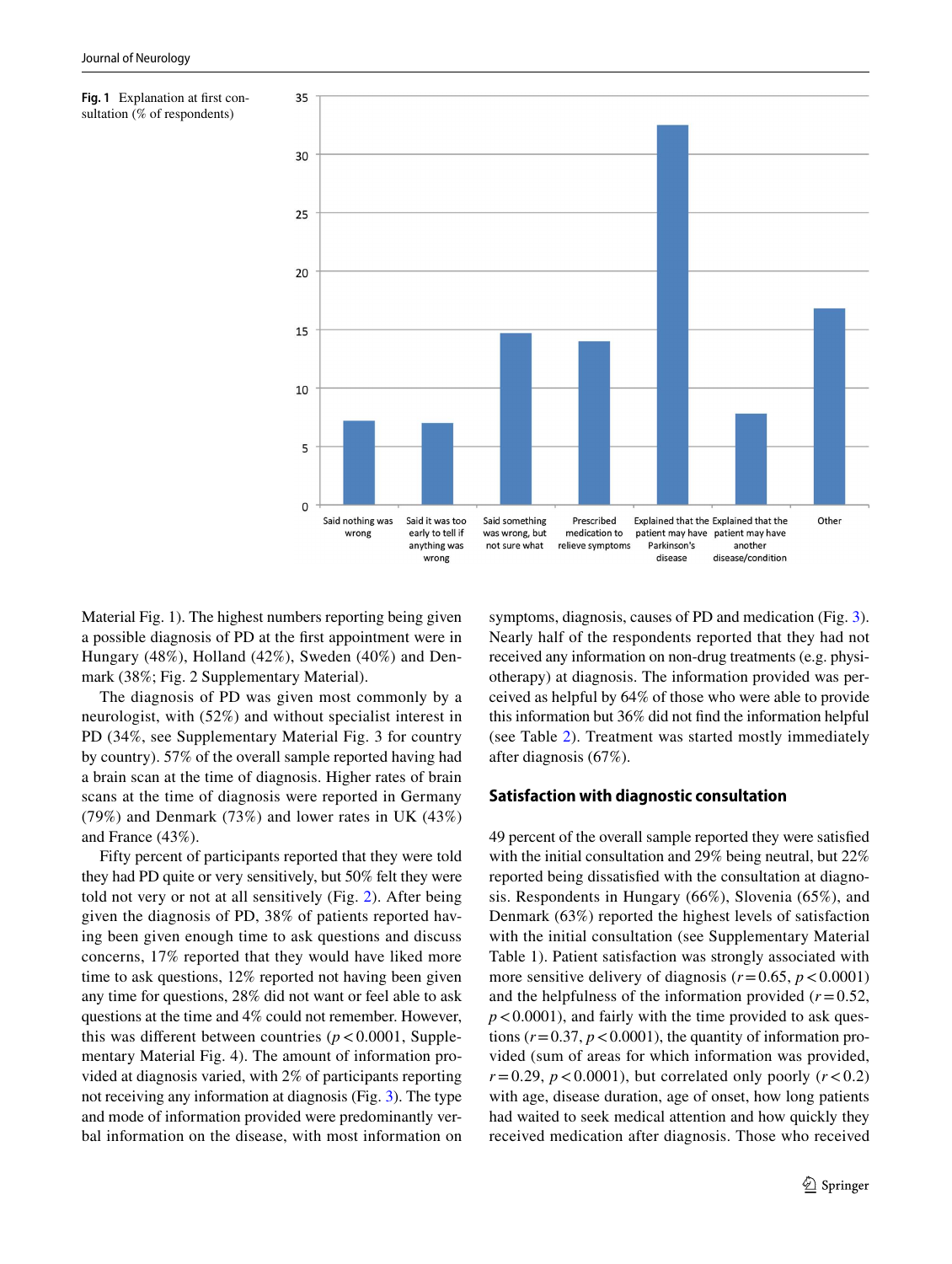<span id="page-4-0"></span>



**Fig. 3** Information received at diagnosis (% of respondents)



their diagnosis at the first appointment had slightly greater satisfaction with the diagnostic consultation  $(p=0.05)$  but there was no diference between participants with diferent employment status, habitat, gender or those who had a brain scan or not. Where diagnosis was given by a specialist PD neurologist, there was a greater perceived satisfaction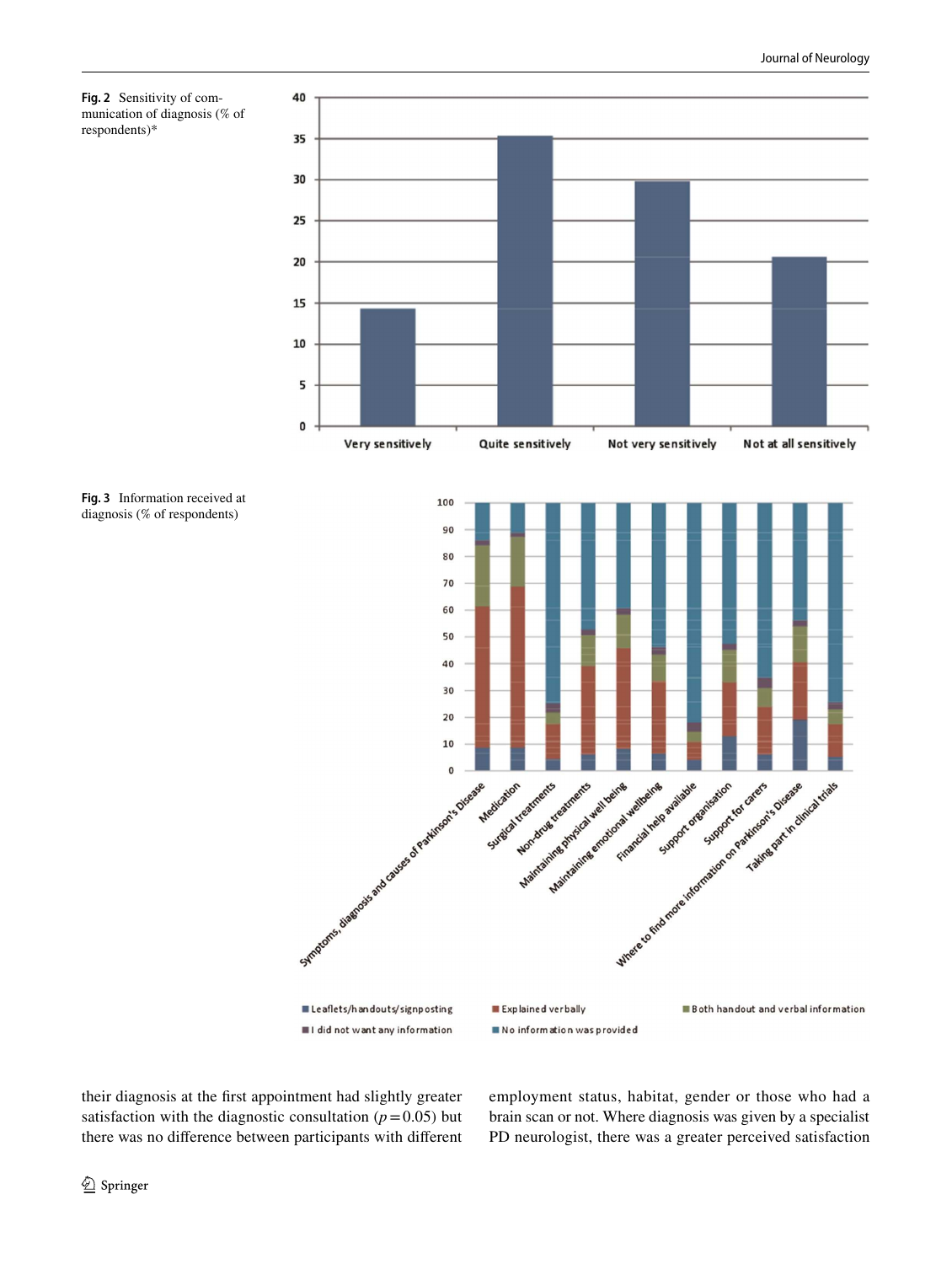**Table 2** Reported helpfulness of information received

|                      | n   | %    |
|----------------------|-----|------|
| Very helpful         | 220 | 15.3 |
| <b>Ouite helpful</b> | 534 | 37.1 |
| Not very helpful     | 285 | 19.8 |
| Not helpful          | 135 | 9.4  |
| Cannot remember      | 269 | 18.5 |

with the diagnostic consultation  $(p < 0.0001)$ , sensitivity in delivery of diagnosis, time to ask questions, provision and helpfulness of information and shorter timeframe in which the medication was prescribed (all  $p < 0.0001$ ) compared to general neurologists, geriatricians, hospital doctors and GP/ family doctors.

#### **Discussion**

In this large survey in several European countries, almost half of all patients with PD reported that they were not satisfied with initial diagnostic consultation. As the way the diagnosis is communicated has been reported to be associated with quality of life scores even years later [\[1\]](#page-5-0), improving this experience is important in the care of patients also in the longer term. Demographic factors or where participants lived did not have a strong influence on how satisfied they were with the diagnostic consultation, although those living in rural areas and patients in Slovenia had waited longer to seek medical attention. A diagnosis of PD was made at the first appointment in a third of patients and in approximately a third there was diagnostic uncertainty following the first appointment (likely to reflect true diagnostic uncertainty or specialist confirmation being awaited), but a substantial proportion was initially told they had a diferent diagnosis or nothing was wrong. There were some diferences between countries in experiences at the time of irst appointment that are likely to reflect national guidelines as well as health care structures and availability of resources. For example, greater numbers of individuals reported having had brain scans in Germany and France, the highest proportion of patients reported receiving a diagnosis and medication already at the initial consultation in Hungary, and the highest percentage of participants reported having been given enough time to ask questions at the initial diagnosis in Holland. However, whether the diagnosis was made at the first appointment or whether there had been a diagnostic delay only slightly influenced how satisied patients were with their diagnostic consultation. In addition, whilst we only collected information on participants' recollection of having had a brain scan and on how quickly medication was prescribed (which, therefore, may not represent accurate information on clinical practice), neither of these factors inluenced satisfaction ratings. This suggests that whether a brain scan is performed and whether medication is prescribed immediately are not key factors for the subjective experience of receiving a diagnosis of PD. Of much greater importance to patient satisfaction with the diagnostic consultation was the time patients reported having had at the diagnostic consultation to ask questions, and how much information was provided to them on various aspects of PD and its management. The most important factors, however, for how satisied patients were with the diagnostic consultation, were how sensitively the diagnosis of PD was communicated to them and the helpfulness of the information about PD provided. These factors were also associated with communication of the diagnosis by PD specialists, who in turn had higher ratings in satisfaction with the diagnostic consultation.

Information on how satisied patients were with the diagnostic consultation and the factors with the greatest inluence on this provides an opportunity to improve the experience of being diagnosed with PD. Whilst health care professionals in diagnostic consultations necessarily need to focus on making the correct diagnosis, ordering appropriate tests and starting medication, subjective patient experience of receiving a diagnosis of PD is primarily determined by how the diagnosis is communicated, the quantity and helpfulness of information is provided and whether they have the opportunity to ask questions. Training in communicating a diagnosis of PD in a sensitive way, on how to provide information verbally and in written form, and giving time to ask questions in the consultation or shortly afterwards are important factors that can shape this experience. Guidelines for the management of PD, e.g. the NICE [[3](#page-5-2)] or EFNS guidelines [[4](#page-5-3)], already incorporate some of these recommendations such as tailored provision of communication, but do not specifically address how to communicate the diagnosis or provide sufficient time for questions on the diagnosis, e.g. in a follow-up or nurse specialist appointment.

<span id="page-5-5"></span><span id="page-5-4"></span><span id="page-5-3"></span><span id="page-5-2"></span><span id="page-5-1"></span><span id="page-5-0"></span>Delivering bad or difficult news is an important aspect of how clinicians have inluence on the impact of disease on the individual. Surveys in other disorders showed that patients wanted their doctors to be truthful, caring, and compassionate in communication of difficult news  $[5]$  $[5]$ . It has also been shown across medical conditions that bad news communicated badly can cause confusion, long-lasting distress, and resentment; if done well, it can assist in understanding, acceptance, and adjustment [\[6](#page-5-5)]. Guidelines emphasise the importance of preparation, assessing the patient's understanding, giving information, follow-up and discussion of treatment options, and assessing patients' emotions [[6](#page-5-5)]. Most of these guidelines are focussed on cancer or terminal illness, but an increasing emphasis on delivering bad news is also being placed in neurology [[7](#page-6-0)[–9](#page-6-1)] and chronic, nonfatal diseases. In PD, there is still a need to improve how the diagnosis is communicated to patients, in particular the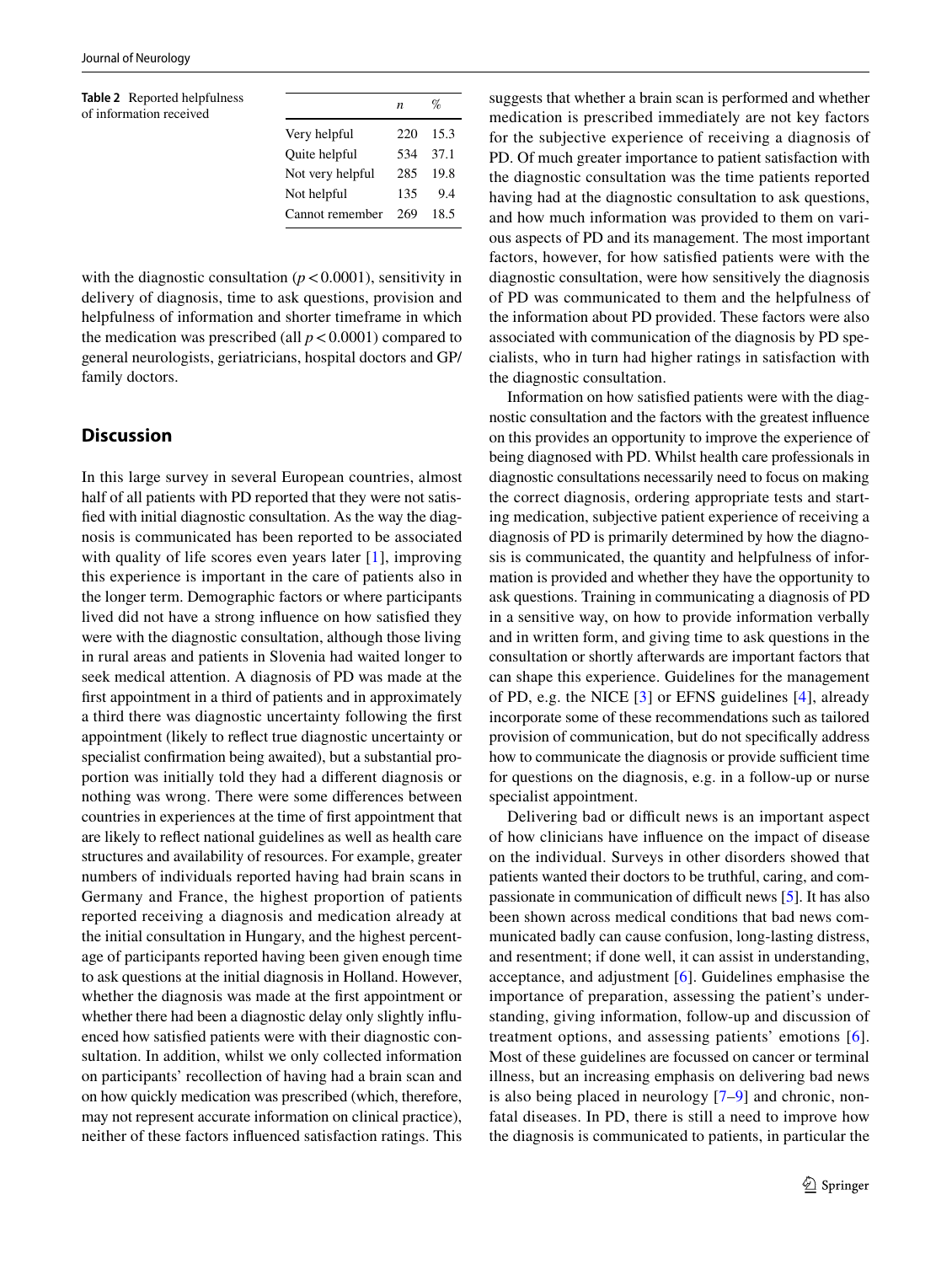<span id="page-6-0"></span>sensitivity of communication in the context of a patient's understanding, emotions, and expectations. The opportunity to ask questions soon after diagnosis is valued by patients, and the amount, timing and quality of life information provided need to be adjusted to individual patients but improves satisfaction with the diagnostic process. This information, as well as specialist knowledge, is often more easily available to specialists, and the diagnosis is, therefore, best made and communicated by them, followed by a second appointment with a health care professional to allow questions to be asked about a new diagnosis of PD.

#### **Limitations**

As this was a survey on patients' experiences of diagnosis, with a varying number of years since diagnosis, patients may not always have remembered all aspects of the diagnostic process accurately, particularly as they may not have been able to take in all information given at the time [\[10](#page-6-2)]. However, patient experience and its impact were the focus of this paper rather than the actual service provided to allow assessment of factors that can be modified to improve the experience. In addition, the survey was conducted through the national patient organisations online and participants had a relatively young average age; it is, therefore, likely that younger, more educated patients and those who are more active and involved in their management were also more likely to participate in this survey. This may have introduced a bias to patients with greater education and with higher expectations of information provision and of time given to ask questions. However, the sensitivity of how the diagnosis was communicated is unlikely to have been influenced by this. In addition, we did not explore the influence of family and social factors and availability of financial and other societal measures on the experience of receiving a diagnosis. These factors are very likely to be important modifying factors as will be expectations and personality characteristics which we did not explore in this study.

#### **Conclusions**

Whilst referral times and time to ask questions may be influenced by availability of resources in constrained health care systems, many of the factors identified to influence satisfaction with care are not cost intensive, but could be improved by greater awareness and training in how to communicate a diagnosis and provision of information on available sources of information, such as in this video produced by patient organisations: https://www.youtube.com/watch?v=9DBA5 D5Mx74 and Supplementary Material. In addition, tailoring information to patient needs to make it most appropriate is

<span id="page-6-1"></span>likely to improve patient satisfaction with the experience of the initial diagnostic consultation.

<span id="page-6-2"></span>**Acknowledgements** We would like to thank the people who completed the survey questionnaire as well as the members of the *My PD Journey* European Strategic Committee and of the MDS-European Section executive board. The project was supported by the European Parkinson's Disease Association and the EU Joint Programme—Neurodegenerative Disease Research (JPND).

**Author contributions** AS: Research Project: Conception, Organization; Statistical Analysis: Design and Execution; Manuscript Preparation: Writing of the First Draft. SM: Statistical Analysis: Execution; Manuscript Preparation: Review and Critique. SH: Organisation, Research Project: Organisation Execution, Manuscript Preparation: Review. RM: Research Project: Execution; Manuscript Preparation: Review. KK: Statistical Analysis: Execution and, Review and Critique, Manuscript Preparation: Review. LG: Research Project: Conception; Manuscript Preparation: Review.

**Funding** AbbVie.

#### **Compliance with ethical standards**

**Conflicts of interest** The author(s) declare that they have no competing interests.

**Ethical standards** As this was a survey by a patient organisation on care experiences, no ethics committee review was required.

**Open Access** This article is distributed under the terms of the Creative Commons Attribution 4.0 International License (http://creativeco mmons.org/licenses/by/4.0/), which permits unrestricted use, distribution, and reproduction in any medium, provided you give appropriate credit to the original author(s) and the source, provide a link to the Creative Commons license, and indicate if changes were made.

#### **References**

- 1. Global Parkinson's Disease Study Steering Committee (2002) Factors impacting on quality of life in Parkinson's disease: results from an international survey. Mov Disord 17:60–67
- 2. Plouvier AOA, Olde Hartman TC, de Bont OA, Maandag S, Bloem BR, van WC, Lagro-Janssen ALM (2017) The diagnostic pathway of Parkinson's disease: a cross-sectional survey study of factors inluencing patient dissatisfaction. BMC Fam Pract 18:83
- 3. Stewart DA (2007) NICE guideline for Parkinson's disease. Age Ageing 36:240–242
- 4. Ferreira JJ, Katzenschlager R, Bloem BR, Bonuccelli U, Burn D, Deuschl G, Dietrichs E, Fabbrini G, Friedman A, Kanovsky P, Kostic V, Nieuwboer A, Odin P, Poewe W, Rascol O, Sampaio C, Schupbach M, Tolosa E, Trenkwalder C, Schapira A, Berardelli A, Oertel WH (2013) Summary of the recommendations of the EFNS/MDS-ES review on therapeutic management of Parkinson's disease. Eur J Neurol 20:5–15
- 5. Kim MK, Alvi A (1999) Breaking the bad news of cancer: the patient's perspective. Laryngoscope 109:1064–1067
- 6. Fallowield L, Jenkins V (2004) Communicating sad, bad, and difficult news in medicine. Lancet 363:312-319